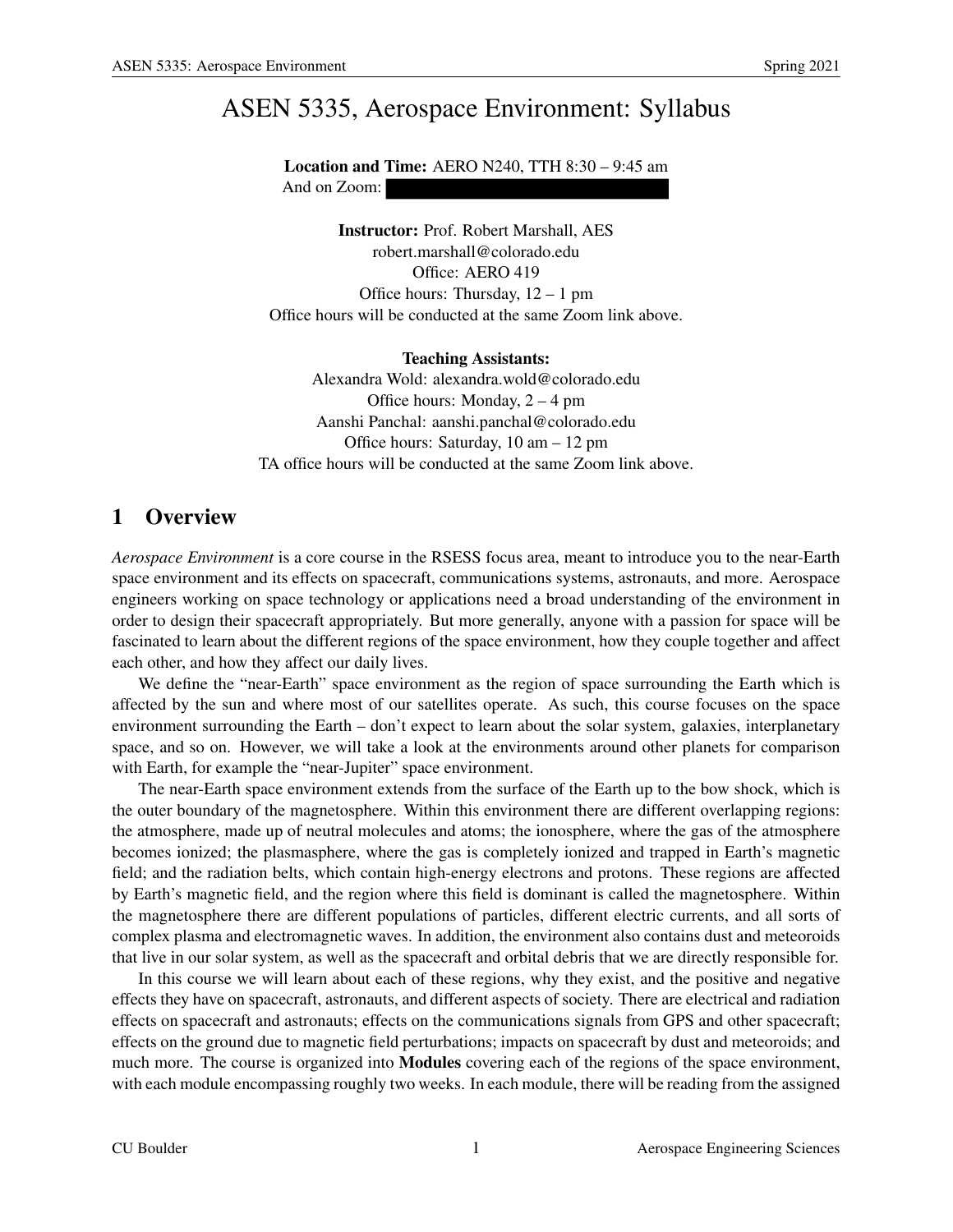

Figure 1: Top: Depiction of the space environment and its response to solar inputs. Bottom left: Hazards to spacecraft due to the space environment. Bottom right: the orbital debris environment around Earth - individual objects not to scale!

textbooks and from course notes; lecture slides and videos; and a set of homework problems.

To give some contextual reference, we will discuss one or two spacecraft missions in each module. We'll talk about the missions in lecture, but you'll have to do some background reading to learn what these missions are up to. These are meant to highlight the state-of-the-art in our knowledge of the space environment, and to give you an idea of how the scientific community learns more about the environment.

#### 2 **Prerequisites & Eligibility**

This course is open to all CU Boulder ASEN graduate students and BAM students. Undergraduate students (non-BAM) can request enrollment on a case-by-case basis. There will be some math and physics in this course, so these prerequisites are strongly recommended:

- Physics II (Electricity and Magnetism). The space environment is full of plasma, fluid waves, and electric and magnetic fields. We will also discuss a number of aspects of electronics.
- Calculus III (Vector Calculus). Electric fields, magnetic fields, and waves in the space environment are all described by vector calculus, and an understanding of this math is critical.

#### 3 **Reading Materials**

**Required** reading materials for this course are:

• Dolores Knipp, "Understanding Space Weather and the Physics Behind It", McGraw Hill, 2011: a comprehensive book focused on space weather, targeted at graduate students. Specific sections and pages will be assigned with each module.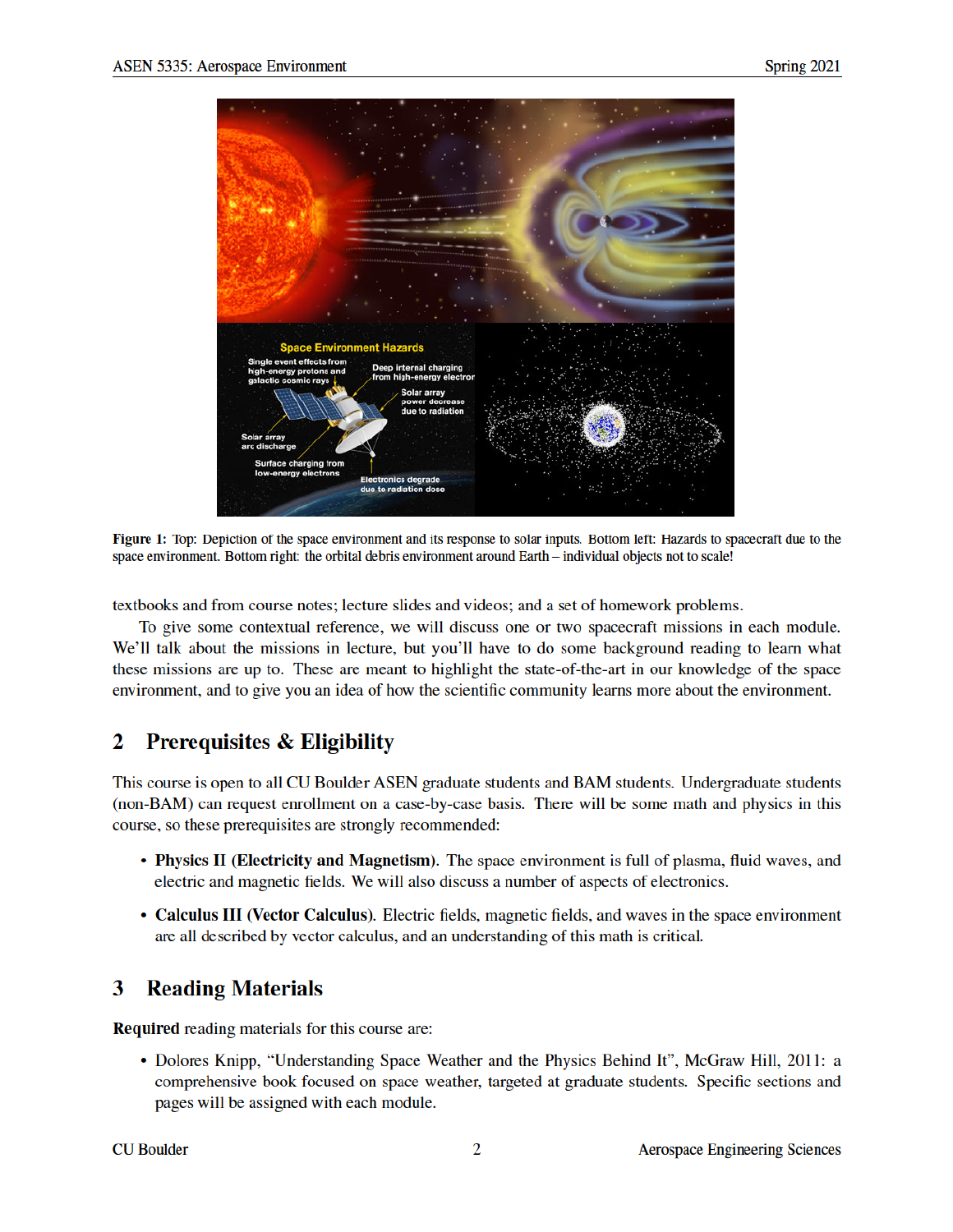• Other reading, websites, papers, documents, and homework assignments distributed on Canvas (see below)

Optional reading material that may be of interest to students include:

- Thomas Tascione, "Introduction to the Space Environment", Krieger Publishing, 2010.
- Alan Tribble, "The Space Environment: Implications for Spacecraft Design", Princeton, 2003.
- Vincent Pisacane, "The Space Environment and Its Effects on Space Systems", AIAA, 2016: a large reference book with emphasis on effects on specific spacecraft systems.

#### **Subject Outline** 4

Table 1 gives an overview of the topics covered in this course.

| <b>Module</b> | <b>Topic</b>                                  | <b>Missions</b>                   | Due             |
|---------------|-----------------------------------------------|-----------------------------------|-----------------|
| 0             | Overview & Course Intro                       |                                   |                 |
|               | The Sun & the Solar Wind                      | Parker Solar Probe, RHESSI        | HW1             |
| 2             | The Earth's Magnetosphere                     | SWARM, MMS                        | HW <sub>2</sub> |
| 3             | The Radiation Environment                     | Van Allen Probes, Arase, FIREBIRD | HW <sub>3</sub> |
| 4             | The Earth's Atmosphere                        | CHAMP, DANDE                      | HW4             |
| 5             | The Earth's lonosphere                        | ICON, Ampere                      | HW <sub>5</sub> |
| 6             | Micrometeoroids and Orbital Debris            | LDEF                              | HW <sub>6</sub> |
|               | Comparative Environments: Mars, Jupiter, etc. | MAVEN, Juno, Dragonfly            | HW7             |

Table 1: Overview of topics covered in each module, each covering roughly two weeks.

- 1. Most of space physics is driven by the Sun and the Solar Wind. We'll discuss it's structure and dynamics and how it provides the inputs to our environment.
- 2. The sun's output first impacts the Earth's Magnetosphere. We'll learn about the origin of the magnetic field, it's structure, and how it responds to solar inputs.
- 3. Within the magnetosphere are trapped **Radiation Belts**, which are highly damaging to spacecraft. We'll learn about these intense radiation regions, as well as other sources of radiation.
- 4. Closer to home, the Earth's Atmosphere provides our primary source of protection from radiation, but is also an integral part of the space environment.
- 5. The sun's UV radiation partially ionizes the atmosphere, forming the **Ionosphere**, a complex region with important dynamics and coupling to the atmosphere.
- 6. Micrometeorids and Orbital Debris (MMOD) are an important part of the space environment, with critical effects on spacecraft.
- 7. Finally, we'll discuss the space environments of **Mars and Jupiter**; these interesting environments highlight what is unique about each as well as what they have in common.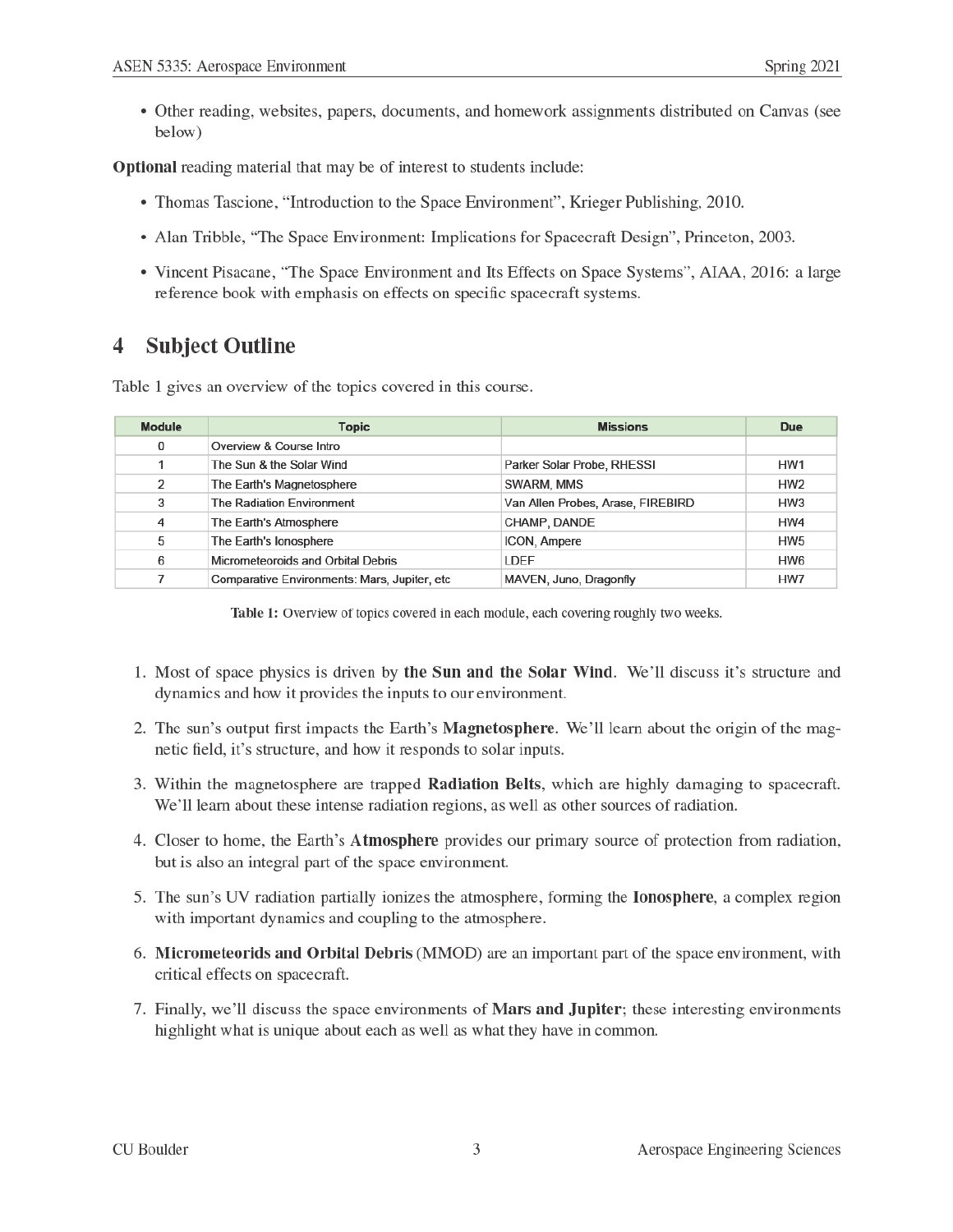## 5 Logistics

- 1. Office Hours: I will be available on Zoom for office hours at (TBD); feel free to drop in at that time without advance notice. If you can't make those times but wish to meet, please e-mail me to arrange another time. Meetings will be allocated half-hour time periods unless more time is requested.
- 2. Assignments: For each module we will post one document. This document includes reading material prepared by us for your benefit; mission assignments with key points for you to look out for; and problems/questions that constitute the homework assignment for that module. The due dates for these assignments are posted in the outline above and on the document; dates on the assignment document take precedence in case the schedule is updated.
- 3. Missions: Each module will have one or two spacecraft missions to discuss. We use these missions to highlight the latest in research in the space environment and to show how we investigate the environment. We will also discuss the technical aspects of how these spacecraft are designed to *survive* the space environment. We will point you to specific websites to learn about each mission, but in general a good place to start is the Earth Observation Portal (eoPortal) Directory, which has detailed (but sometimes out-of-date) descriptions of just about every spacecraft imaginable.
- 4. Homework: Homework deadlines will be given in the detailed schedule. Homework will be selfgraded. You'll turn in your work at the deadline for partial credit, at which point you'll be given the answers and/or solutions. You can then revise your work and re-submit it by a second deadline for the remaining credit.
- 5. Collaboration: I encourage collaboration on homework assignments, discussion about missions, and so forth, but each student must submit her or his own work for each assignment. Do not simply copy each other if you collaborated; collaborate on solutions, but document the work individually. Collaboration on quizzes and exams is not permitted.
- 6. Communications: To communicate with the instructor, TAs, and other students in the class, we will use a dedicated Slack workspace, "ASEN 5335: Aerospace Environment", available at asen5335aerososm4481.slack.com. Please use Slack instead of email! You can DM the instructor or TAs; but if you have content / homework questions, you should use the appropriate Slack channels to allow other students to see your questions and the answers (or even answer them).

# 6 Grading

| Element              | Fraction    |  |
|----------------------|-------------|--|
| Homework Assignments | 20%         |  |
| Quizzes #1-#6        | $10\%$ each |  |
| Final Exam           | 20%         |  |

Grading will be based on the following course components:

Homework Assignments: As described above, homework assignments are integrated into the single document for each module. You will get 60% of the credit for completing the assignment and submitting it on time (due on Mondays). You will then have access to the homework solutions; you'll get the other 40% for re-submitting the assignment on Friday with corrections to your own work noted. You will be allowed one late assignment for the semester; otherwise, late assignments will not be accepted.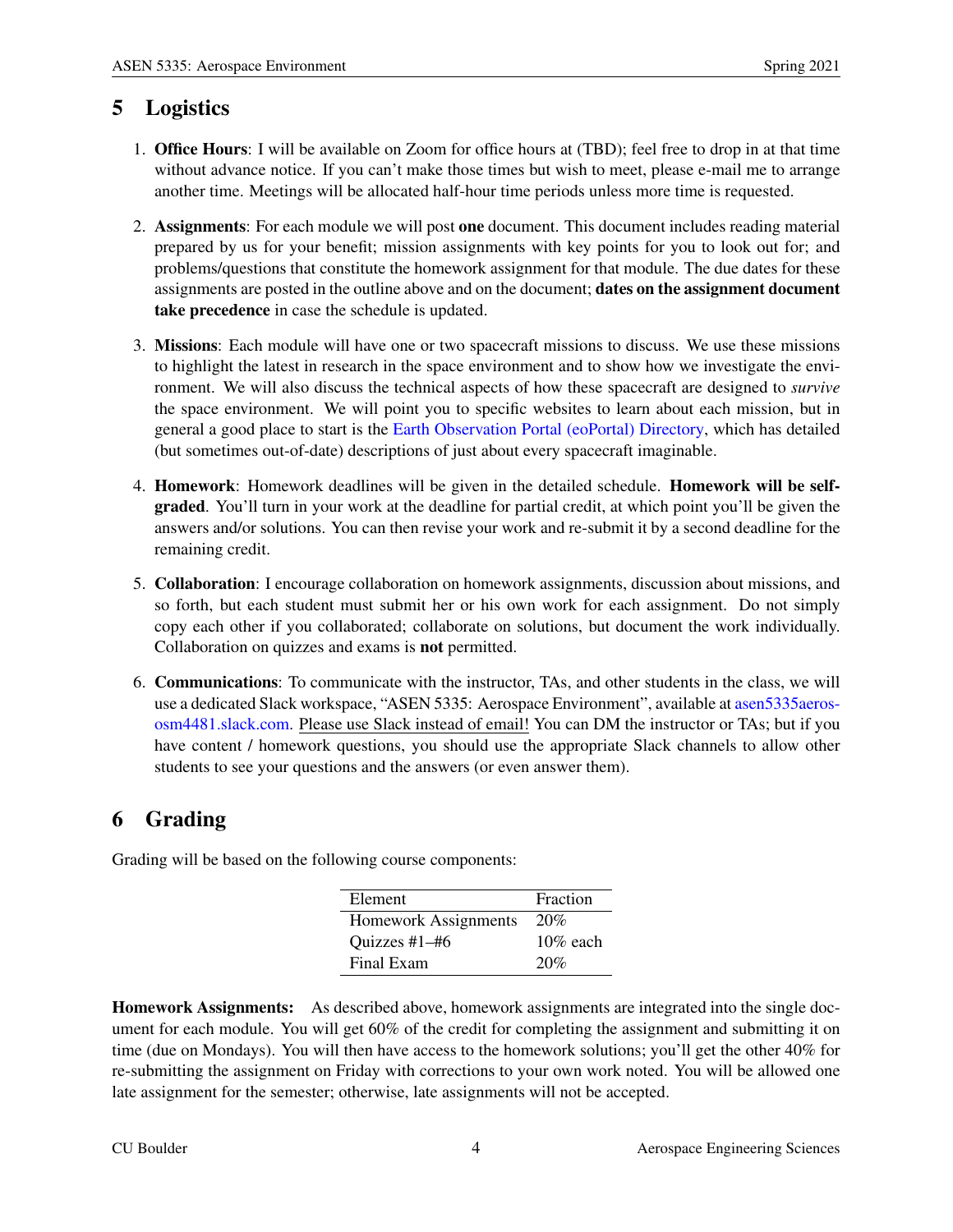Exams: There will be six unit quizzes, one for each of the first six modules, as well as one final exam. The quizzes will cover material in the current module, but may require knowledge from earlier modules. The quizzes will be administered through Canvas. You'll have a 24-hour window to complete them, but only one hour once you start. Each quiz is worth 10% of the final grade. The final exam will be comprehensive, will be scheduled for the regular final exam window, and will be worth 20% of the final grade.

**Participation:** Attendance and participation in class discussion is a must! Lectures are designed to have lots of questions from students and engaging discussion. Please e-mail me if you expect to have excused absences from lecture. While there is no grade for participation, I will take it into account when I consider "edge cases" in final grades.

## 7 University Policies

### 7.1 Classroom Behavior

Both students and faculty are responsible for maintaining an appropriate learning environment in all instructional settings, whether in person, remote or online. Those who fail to adhere to such behavioral standards may be subject to discipline. Professional courtesy and sensitivity are especially important with respect to individuals and topics dealing with race, color, national origin, sex, pregnancy, age, disability, creed, religion, sexual orientation, gender identity, gender expression, veteran status, political affiliation or political philosophy. For more information, see the policies on classroom behavior and the Student Code of Conduct.

### 7.2 Requirements for COVID-19

As a matter of public health and safety due to the pandemic, all members of the CU Boulder community and all visitors to campus must follow university, department and building requirements, and public health orders in place to reduce the risk of spreading infectious disease. Required safety measures at CU Boulder relevant to the classroom setting include:

- maintain 6-foot distancing when possible,
- wear a face covering in public indoor spaces and outdoors while on campus consistent with state and county health orders,
- clean local work area,
- practice hand hygiene,
- follow public health orders, and
- if sick and you live off campus, do not come onto campus (unless instructed by a CU Healthcare professional), or if you live on-campus, please alert CU Boulder Medical Services.

Students who fail to adhere to these requirements will be asked to leave class, and students who do not leave class when asked or who refuse to comply with these requirements will be referred to Student Conduct and Conflict Resolution. For more information, see the policies on COVID-19 Health and Safety and classroom behavior and the Student Code of Conduct. If you require accommodation because a disability prevents you from fulfilling these safety measures, please see the "Accommodation for Disabilities" statement on this syllabus.

All students who are new to campus must complete the COVID-19 Student Health and Expectations Course. Before coming to campus each day, all students are required to complete the Buff Pass.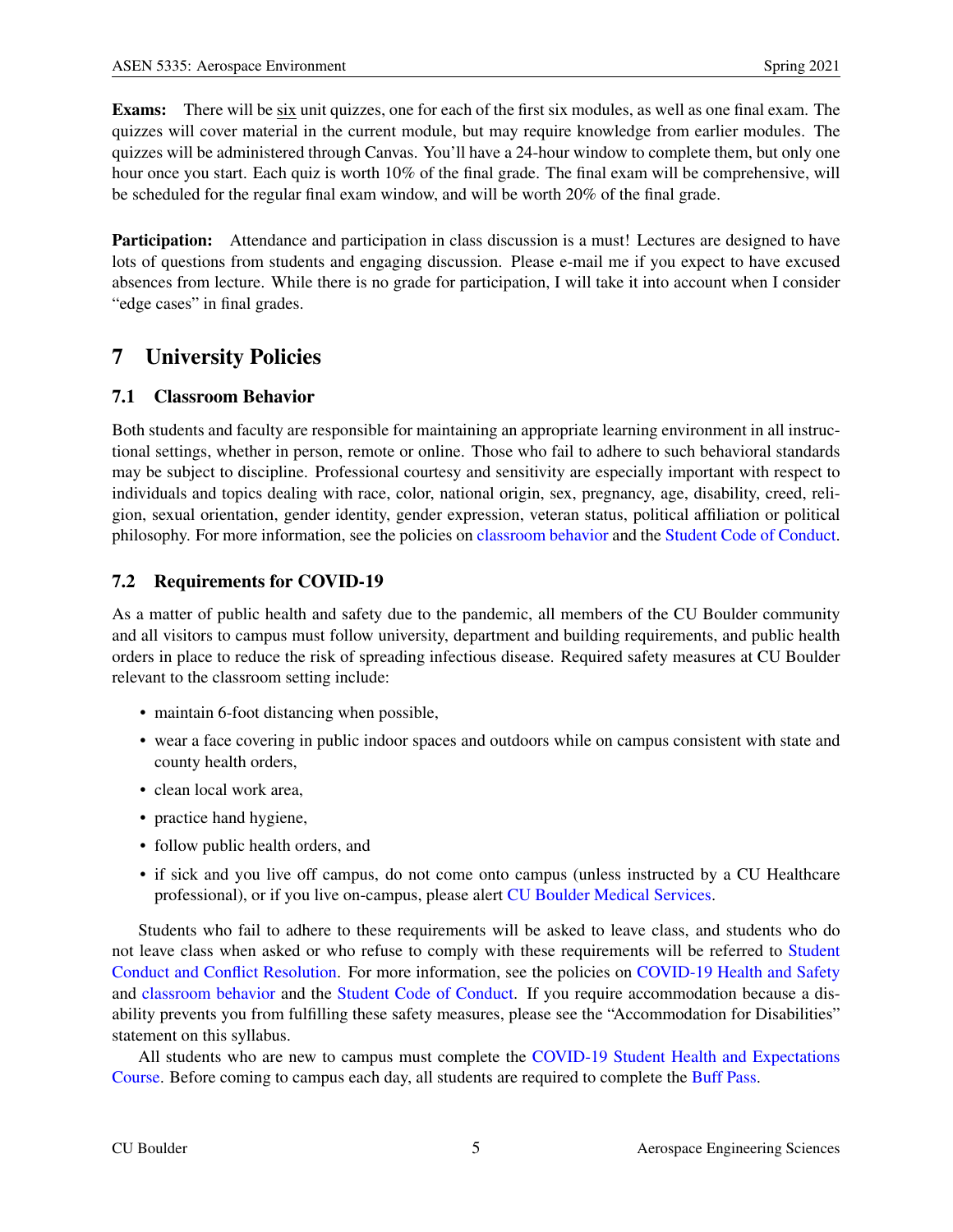Students who have tested positive for COVID-19, have symptoms of COVID-19, or have had close contact with someone who has tested positive for or had symptoms of COVID-19 must stay home. In this class, if you are sick or quarantined, inform the instructor as soon as possible to request extensions to deadlines or postpone quizzes.

### 7.3 Accommodation for Disabilities

If you qualify for accommodations because of a disability, please submit your accommodation letter from Disability Services to the instructor in a timely manner so that your needs can be addressed. Disability Services determines accommodations based on documented disabilities in the academic environment. Information on requesting accommodations is located on the Disability Services website. Contact Disability Services at 303-492-8671 or dsinfo@colorado.edu for further assistance. If you have a temporary medical condition, see Temporary Medical Conditions on the Disability Services website.

#### 7.4 Preferred Students Names and Pronouns

CU Boulder recognizes that students' legal information doesn't always align with how they identify. Students may update their preferred names and pronouns via the student portal; those preferred names and pronouns are listed on instructors' class rosters. In the absence of such updates, the name that appears on the class roster is the student's legal name.

### 7.5 Honor Code

All students enrolled in a University of Colorado Boulder course are responsible for knowing and adhering to the Honor Code. Violations of the policy may include: plagiarism, cheating, fabrication, lying, bribery, threat, unauthorized access to academic materials, clicker fraud, submitting the same or similar work in more than one course without permission from all course instructors involved, and aiding academic dishonesty. All incidents of academic misconduct will be reported to the Honor Code (honor@colorado.edu); 303-492-5550). Students found responsible for violating the academic integrity policy will be subject to nonacademic sanctions from the Honor Code as well as academic sanctions from the faculty member. Additional information regarding the Honor Code academic integrity policy can be found at the Honor Code Office website.

#### 7.6 Sexual Misconduct, Discrimination, Harassment and/or Related Retaliation

The University of Colorado Boulder (CU Boulder) is committed to fostering an inclusive and welcoming learning, working, and living environment. CU Boulder will not tolerate acts of sexual misconduct (harassment, exploitation, and assault), intimate partner violence (dating or domestic violence), stalking, or protected-class discrimination or harassment by members of our community. Individuals who believe they have been subject to misconduct or retaliatory actions for reporting a concern should contact the Office of Institutional Equity and Compliance (OIEC) at 303-492-2127 or cureport@colorado.edu. Information about the OIEC, university policies, anonymous reporting, and the campus resources can be found on the OIEC website.

Please know that faculty and graduate instructors have a responsibility to inform OIEC when made aware of incidents of sexual misconduct, dating and domestic violence, stalking, discrimination, harassment and/or related retaliation, to ensure that individuals impacted receive information about options for reporting and support resources.